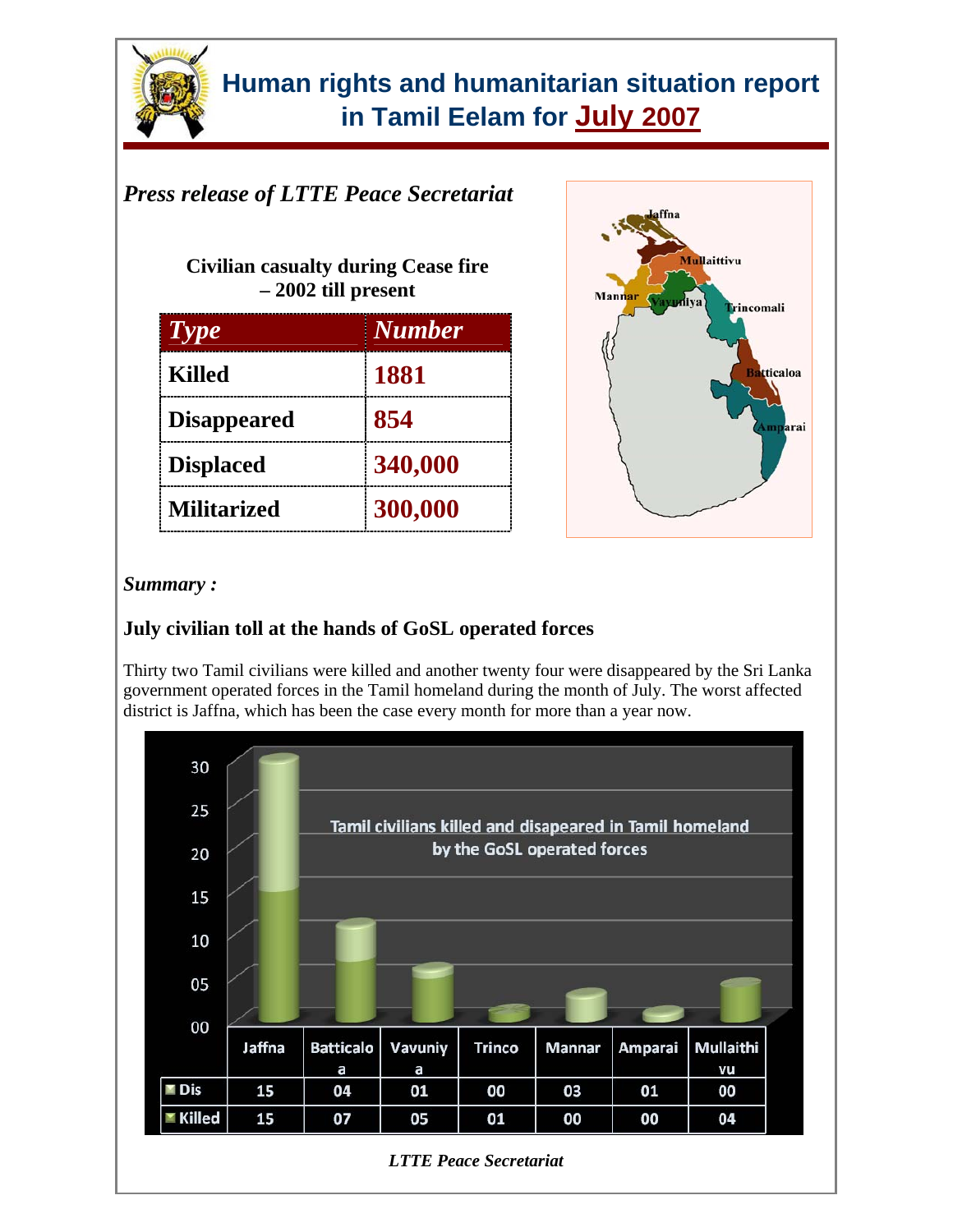

The total freedom with which young Tamil lives are dispensed with by the GoSL operated forces in Jaffna has not yet shaken the conscience of the world.

A young woman was dragged out from her home in Batticaloa by the SLA and stabbed several times. Though there were many eye witnesses in the house who saw it and said so to their local member of parliament they do not dare to say this publicly out fear of retributions.

A vehicle carrying a medical team on its way to carryout awareness education on rabies was attacked by claymore by the SLA deep penetration unit in Mankulam. Five people were killed two civilians and three LTTE members.

A boy and a woman were killed in an aerial attack on a fishing village in Mullaithivu. Another boy lost both his legs in the same attack.

#### **Target fishermen**

On 11 July, Sri Lankan Kfir bombers dropped bombs over the shores of the Alampil fishing village in Mullaithivu killing two civilians including a child and injured a further 11 civilians including five

children. The bombs were dropped just 300 meters inland from the shore where the fisher folks were preparing for the daily fishing.

On 28 July, Two fishermen brothers fishing in Chemmalai off the Mullaithivu coast were fired at by the Sri Lankan Navy on Saturday at 10.00pm wounding both brothers. One of them is in serious condition at the Mullaithivu hospital.

Two fishermen brothers, Thanabalasingam Suman aged 22 and his brother Thanabalasingam Manoharan aged 27, were fired at and injured by the Sri Lankan Navy. The older brother Manohar said of the incident, "*We were fishing at our regular spot less than 200* 



*meters from the shore. The SLN was positioned about 300 metres from the shore when they fired at us. My brother collapsed as soon a bulltet hit him. I somehow managed to drag him to the shore and ran for help".*

On the same night, SLN opened fire at two fishermen fishing in a boat in Uduthurai off the eastern coast of Jaffna. One fishermen was injured and the other escaped by jumping into the sea. Mayavu Vijayathasan aged 30 was seriously injured and the fellow fishermen Ranjan escaped by jumping into the sea.

Six fishermen fishing in three boats in the Mannar seas were arrested by the SLN on the same night and taken to their military camp blind folded. They were then forced to dig bunkers for the military and were later released.

*LTTE Peace Secretariat*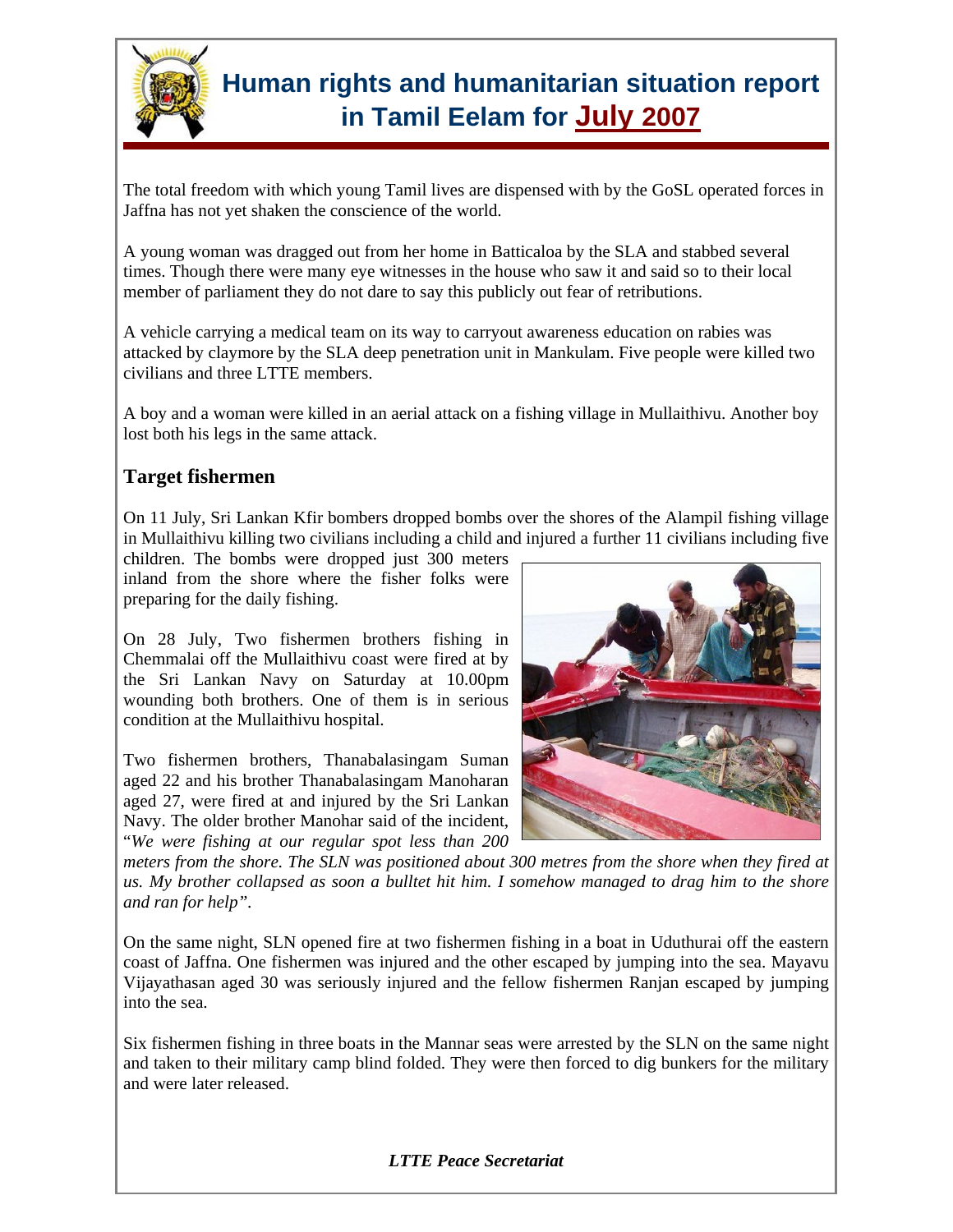

There have been several attacks on the Tamil fishermen at sea in the recent weeks. More than six such incidents were reported in this website alone over the last month.

Mullaithivu fishermen's union, representing 5000 families that depend for their livelihood on the fishing of its members, denied of their livelihood by such attacks demanded some relief through the government agent which was turned down by the GoSL.

These fishermen who used to fish in the deep seas two decades ago were gradually restricted in the distance they can go into the seas to fish. SLN imposed a limitation on the horse power of the engine they can use. In areas under GoSL control they enforced an inhuman pass system. More recently fishermen who have restricted themselves to just 500 metres into the sea have also come under attack.

#### **Temples and Sri Lankan military**



setup at the hill top next to the temple itself.

Sri Lankan military has a long history of occupying precincts of temples and churches, worshipped by Tamil people, for its military purpose, without giving any consideration for the cultural sensitivities of the people who use them. The latest is the occupation of the very famous Thanthamalai Hindu temple on a hill top in Batticalao.

To accommodate the large number of pilgrims coming to this famous temple there are many inns built around its hill. Presently the Sri Lankan military is occupying all of these inns using them as military camps. A military camp has also been

On 8 July, the annual festival of this temple that will last for 16 days will start. In normal times this festival will attract the entire Tamil population in Batticaloa.

With the temple and its inns now converted to military camps there are no buildings in which people can stay overnight to attend the festivals.

The Sri Lankan military is also banning devotees going to the hill top to worship. It has said that only the temple priest can go to the hill top to conduct the rituals.

In effect, the Tamils in Batticaloa have been permanently denied access to one of their most popular temples which forms part of their religious as well as cultural life.

Is this not cultural genocide?

*LTTE Peace Secretariat*